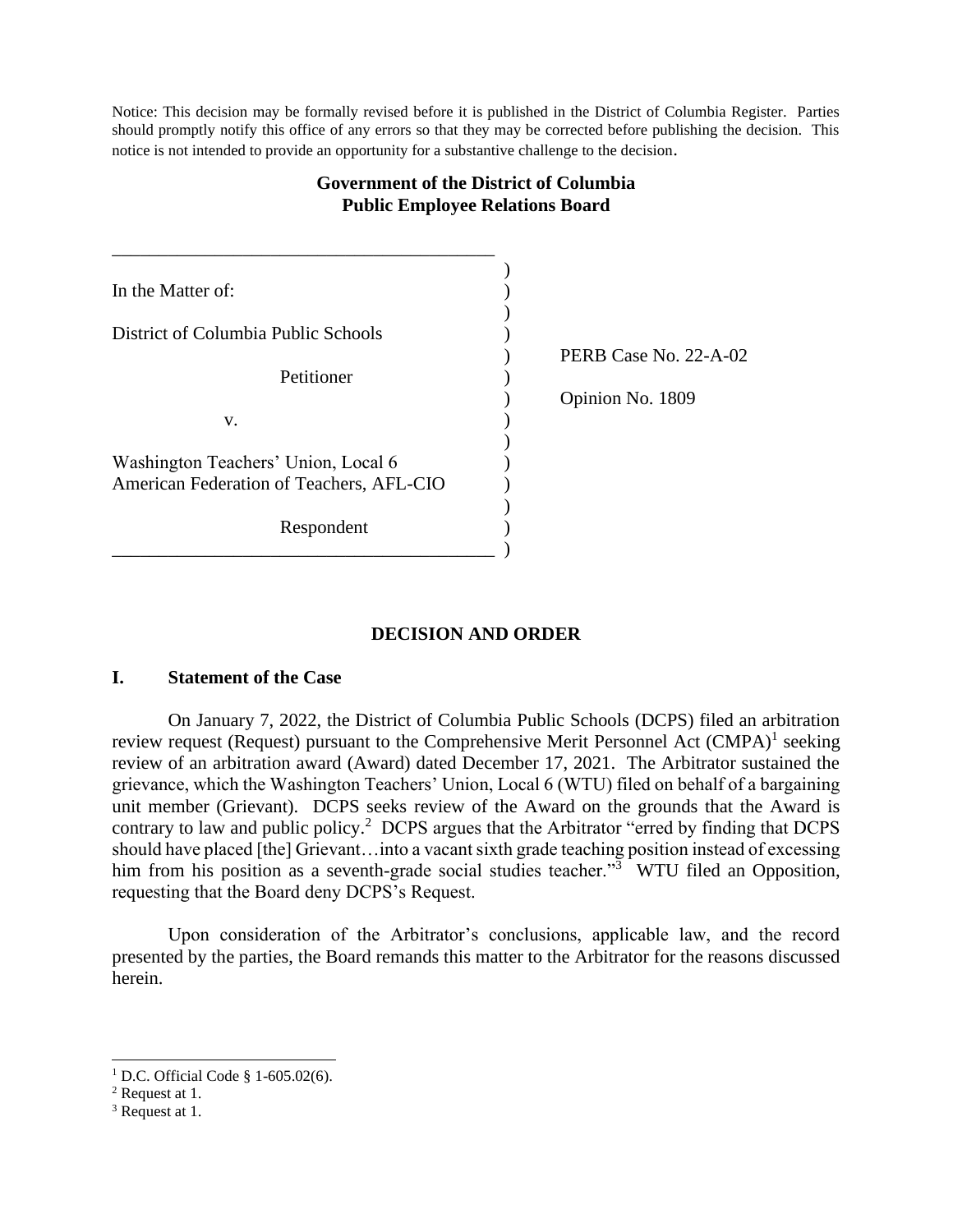## **II. Arbitration Award**

#### **A. Background**

The Arbitrator made the following factual findings. The Grievant began teaching at a District high school from 2015 to 2016, then took medical leave from 2016 to  $2017<sup>4</sup>$ . After the Grievant's medical leave and as an accommodation, DCPS transferred him to a District middle school for the remainder of the  $2017-2018$  schoolyear.<sup>5</sup> The middle school ordinarily employed one social studies teacher for seventh grade and one for eighth grade, but the principal testified that the Grievant was hired as a social studies teacher for the sixth, seventh, and eighth-grade classes.<sup>6</sup> The Grievant was retained to teach an elective course titled "African American Studies," due to his previous experience teaching that subject.<sup>7</sup>

The Grievant's position was funded by the Central Office and not included in the middle school's budget for the 2017-2018 fiscal year.<sup>8</sup> According to the DCPS Director of Strategic Staffing (Staffing Director), there was no guarantee that the Central Office would continue to fund the Grievant's position after the  $2017-2018$  schoolyear.<sup>9</sup> Due to budgetary and operational planning, the number of social studies teachers for the seventh and eighth grades was reduced from three to two for the 2018-2019 schoolyear.<sup>10</sup> The Staffing Director stated that the middle school Personnel Committee recommended the Grievant's position for excessing, using the rubric contained in the parties' collective bargaining agreement  $(CBA)$ .<sup>11</sup>

The Grievant learned he would be excessed when he received a reduction notice (Notice).<sup>12</sup> The Notice was dated May 14, 2018, but the Grievant did not receive it until June 5, 2018.<sup>13</sup> The Notice stated that "should a social studies teacher position at [the middle school] become vacant before June 15, 2018, his excess status would be rescinded."<sup>14</sup> In the spring of 2018, a sixth-grade social studies teaching position became vacant at the middle school where the Grievant was employed.<sup>15</sup> The position was for the 2018-2019 schoolyear.<sup>16</sup> Interviews for this teaching position were conducted between April and June 2018.<sup>17</sup> The Grievant was not afforded the opportunity to apply for this newly vacant position. The principal attested that "sixth grade teachers

<sup>4</sup> Award at 4.

<sup>5</sup> Award at 4.

<sup>6</sup> Award at 7-8. The Board notes that an accommodation under the ADA does not require the employer to change the essential functions of a job, including changing certification requirements. There is no evidence that DCPS waived its certification requirements when it placed the Grievant into the accommodated position.

<sup>7</sup> Award at 7.

<sup>8</sup> Award at 7.

<sup>9</sup> Award at 4.

 $10$  Award at 6.

 $11$  Award at 6.

 $12$  Award at 6.

<sup>13</sup> Award at 13.

 $14$  Award at 6.

 $15$  Award at 11.

<sup>16</sup> Award at 11.

 $17$  Award at 11.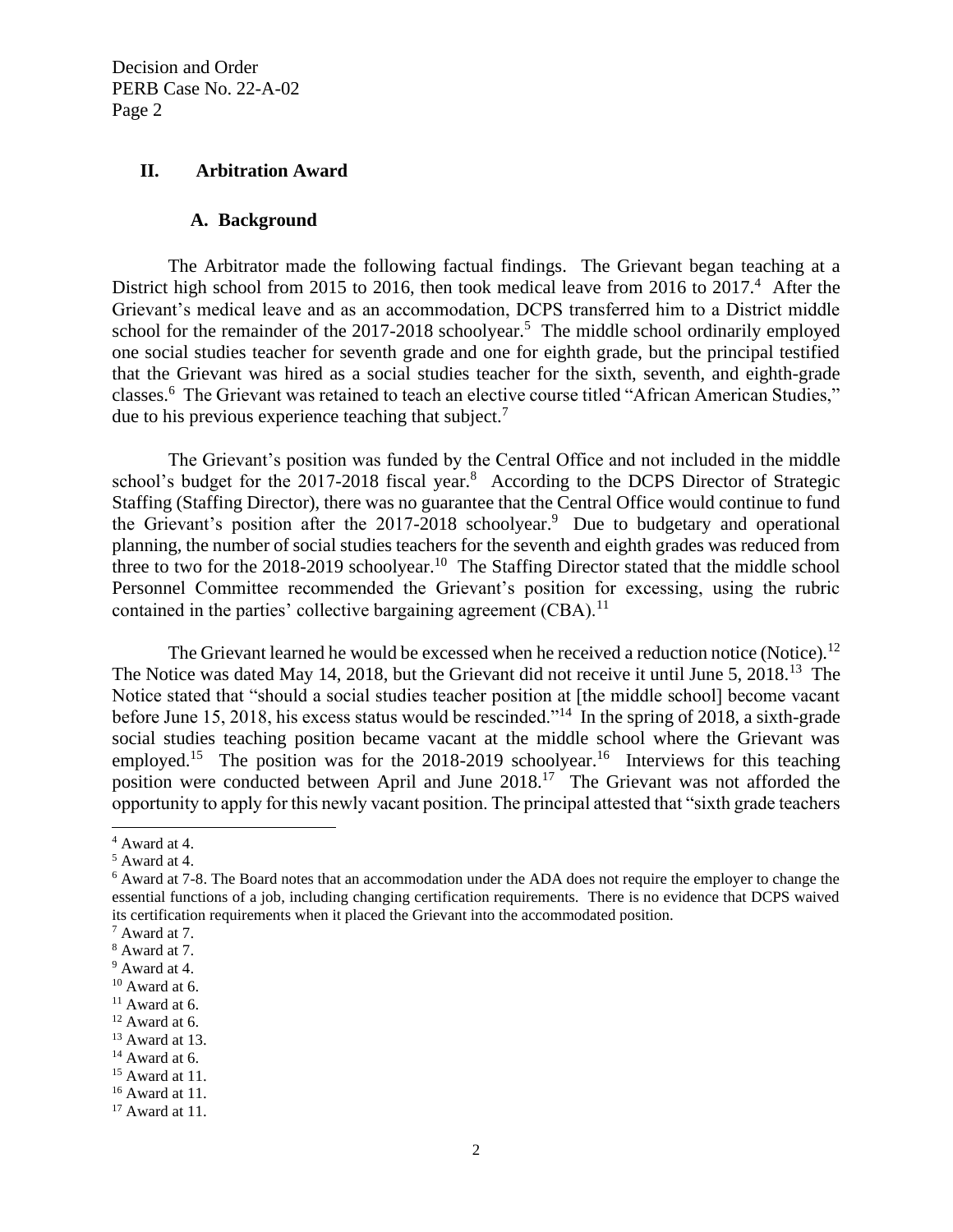are classified differently than seventh or eighth grade teachers" because sixth-grade teachers are dual certified to teach at both the elementary and middle school levels.<sup>18</sup> No other social studies positions became vacant at the middle school.<sup>19</sup>

Following the Grievant's excess and termination, WTU invoked arbitration.<sup>20</sup> The Arbitrator held a hearing on June 30, September 13, and September 14, 2021.<sup>21</sup>

### **B. Arbitrator's Findings**

In the Award, the Arbitrator considered the following issues:

- (1) Did the Agency violate the collective bargaining agreement (CBA) when it excessed the Grievant…, and subsequently terminated him on June 15, 2018?
- (2) If so, what shall the remedy be?<sup>22</sup>

In his consideration of the first issue, the Arbitrator found that DCPS committed harmless errors when DCPS violated the CBA by disallowing the Grievant's additional evidence to the Personnel Committee and relying on the improper schoolyear for his performance.<sup>23</sup> The Arbitrator determined that both violations constituted harmless errors because they did not affect DCPS's ultimate decision regarding which teacher would be excessed.<sup>24</sup> The Arbitrator further found that DCPS did not commit any other CBA violations when it chose to excess the Grievant.<sup>25</sup> The Arbitrator concluded that the excessing pool was appropriate,  $2<sup>6</sup>$  as there was a "targeted" reduction" in the middle school's budget, directed specifically at social studies teachers.<sup>27</sup>

Although the Arbitrator found that DCPS rightfully excessed the Grievant, the Arbitrator concluded that DCPS had a duty to rescind the Grievant's excess because there was an appropriate vacancy available at the middle school at the time of the Grievant's excessing.<sup>28</sup> The Arbitrator found that the Grievant was qualified for the vacant sixth-grade social studies teaching position and thus, pursuant to the CBA, DCPS had an obligation to offer that position to the Grievant.<sup>29</sup> The Arbitrator stated, "[w]ithout definite and specific proof in the record that he was not also qualified to teach social studies at the sixth grade level – and there is no such definite and specific

<sup>18</sup> Award at 11.

<sup>19</sup> Award at 13.

<sup>20</sup> *See* Award at 1.

 $21$  Award at 1.

<sup>22</sup> Award at 2.

<sup>&</sup>lt;sup>23</sup> Award at 26-28.

<sup>24</sup> *See* Award at 26-28.

<sup>25</sup> *See* Award at 24-33.

<sup>26</sup> Award at 29-30.

 $27$  Award at 25.

<sup>28</sup> Award at 32.

<sup>29</sup> Award at 29-33.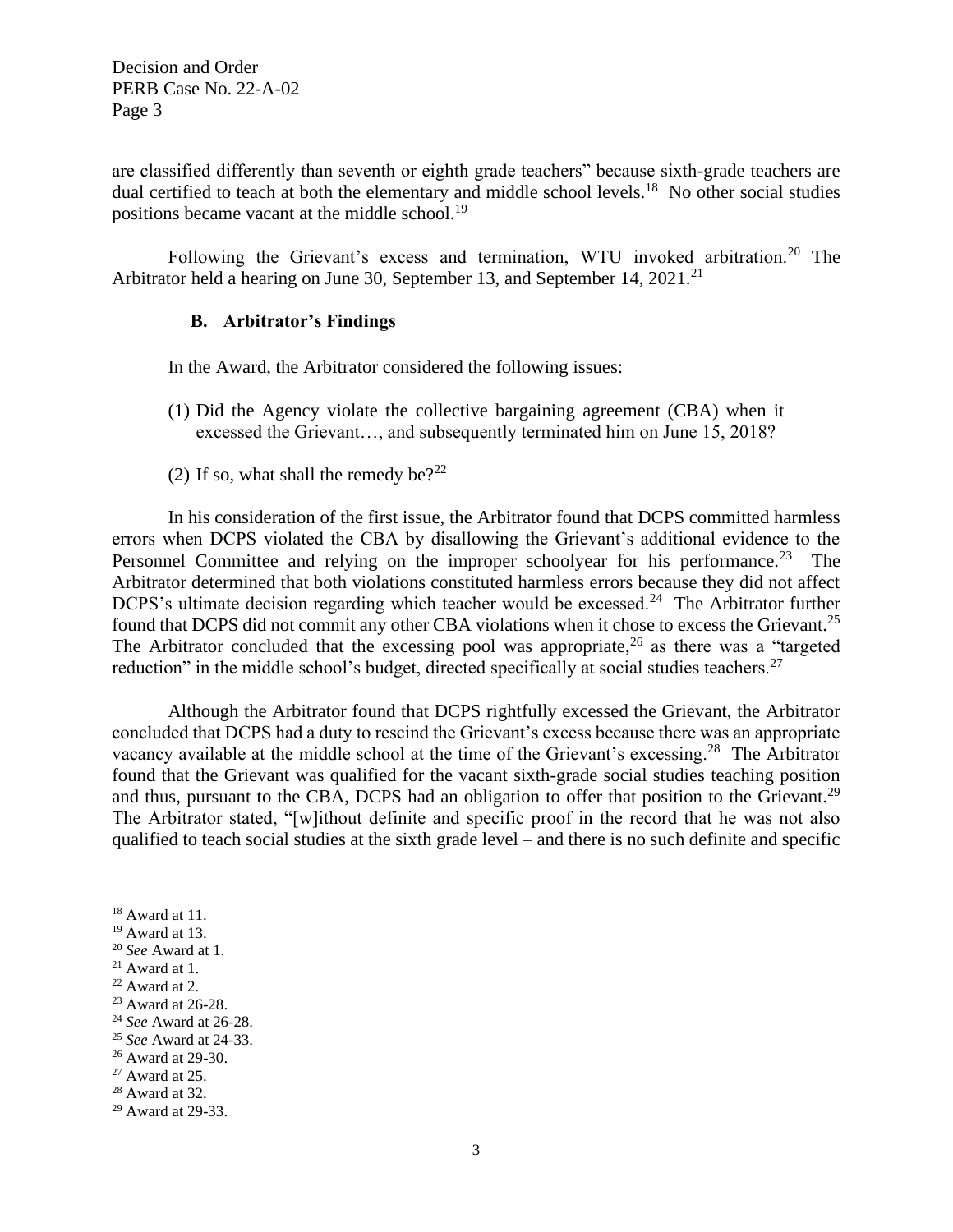proof – I find that he was also qualified for the sixth grade position."<sup>30</sup> Therefore, the Arbitrator ordered DCPS to reinstate the Grievant, and ordered the parties to negotiate appropriate backpay.<sup>31</sup>

### **III. Discussion**

Section 1-605.02(6) of the D.C. Official Code permits the Board to modify, set aside, or remand a grievance arbitration award in only three narrow circumstances: (1) if an arbitrator was without, or exceeded his or her jurisdiction; (2) if the award on its face is contrary to law and public policy; or (3) if the award was procured by fraud, collusion or other similar and unlawful means.<sup>32</sup> DCPS requests review of the Award on the grounds that the Award is contrary to law and public policy.<sup>33</sup>

DCPS bears the burden of demonstrating that the Award itself violates established law or compels an explicit violation of "well defined public policy grounded in law and or legal precedent."<sup>34</sup> The D.C. Court of Appeals has reasoned that, "[a]bsent a clear violation of law[,] one evident on the face of the arbitrator's award, the [Board] lacks authority to substitute its judgment for the arbitrator's."<sup>35</sup> Overturning an arbitration award because of law and public policy is an "extremely narrow" exception to the rule that reviewing bodies must defer to the arbitrator's interpretation of the contract.<sup>36</sup> The exception is designed to be narrow in order to "limit…potentially intrusive judicial review...[of arbitration awards] under the guise of public policy."<sup>37</sup>

In its Request, DCPS claims that the Award violates D.C. Official Code § 47-2853.04(a), which identifies public school teachers as an occupation that requires regulation.<sup>38</sup> DCPS contends that "the public policy of strict adherence to this statute is well-documented."<sup>39</sup> In support of this contention, DCPS quotes the D.C. Court of Appeals' holding that, in the interest of consumer protection, "a contract made in violation of a licensing statute that is designed to protect the public will usually be considered void and unenforceable."<sup>40</sup>

Additionally, DCPS alleges that the Award violates D.C. Official Code § 38-2601.01, which empowers OSSE to "serve as the state education agency and perform the... state educational agency functions for standards... for elementary and secondary education."<sup>41</sup> DCPS contends that

<sup>30</sup> Award at 32.

 $31$  Award at 33.

<sup>32</sup> D.C. Official Code § 1-605.02(6).

<sup>33</sup> Request at 2.

<sup>34</sup> *MPD v. FOP/MPD Labor Comm.*, 66 D.C. Reg. 6056, Slip Op. No. 1702 at 4, PERB Case No. 18-A-17 (2019) (quoting *APWU v. USPS*, 789 F.2d 1, 8 (D.C. Cir. 1986)).

<sup>35</sup> *FOP/DOC Labor Comm. v. D.C. PERB*, 973 A.2d 174, 177 (D.C. 2009).

<sup>36</sup> *MPD*, Slip Op. No. 1702 at 4 (citing *APWU*, 789 F.2d at 8, *accord MPD v. FOP/MPD Labor Comm. ex rel. Pair*, 61 D.C. Reg. 11609, Slip Op. No. 1487 at 8, PERB Case No. 09-A-05 (2014)); *MPD v. FOP/MPD Labor Comm. ex rel. Johnson*, 59 D.C. Reg. 3959, Slip Op. No. 925 at 11-12, PERB Case No. 08-A-01 (2012)).

<sup>37</sup> *Id*. (citing *APWU*, 789 F.2d at 8).

<sup>&</sup>lt;sup>38</sup> Request at 8 (citing D.C. Official Code  $\S$  47-2853.04(a)).

<sup>39</sup> Request at 9.

<sup>40</sup> Request at 9 (quoting *Sturdza v. United Arab Emirates*, 11 A.3d 251, 257-258 (D.C. 2011)).

<sup>41</sup> Request at 10 (quoting D.C. Official Code § 38-2601.01).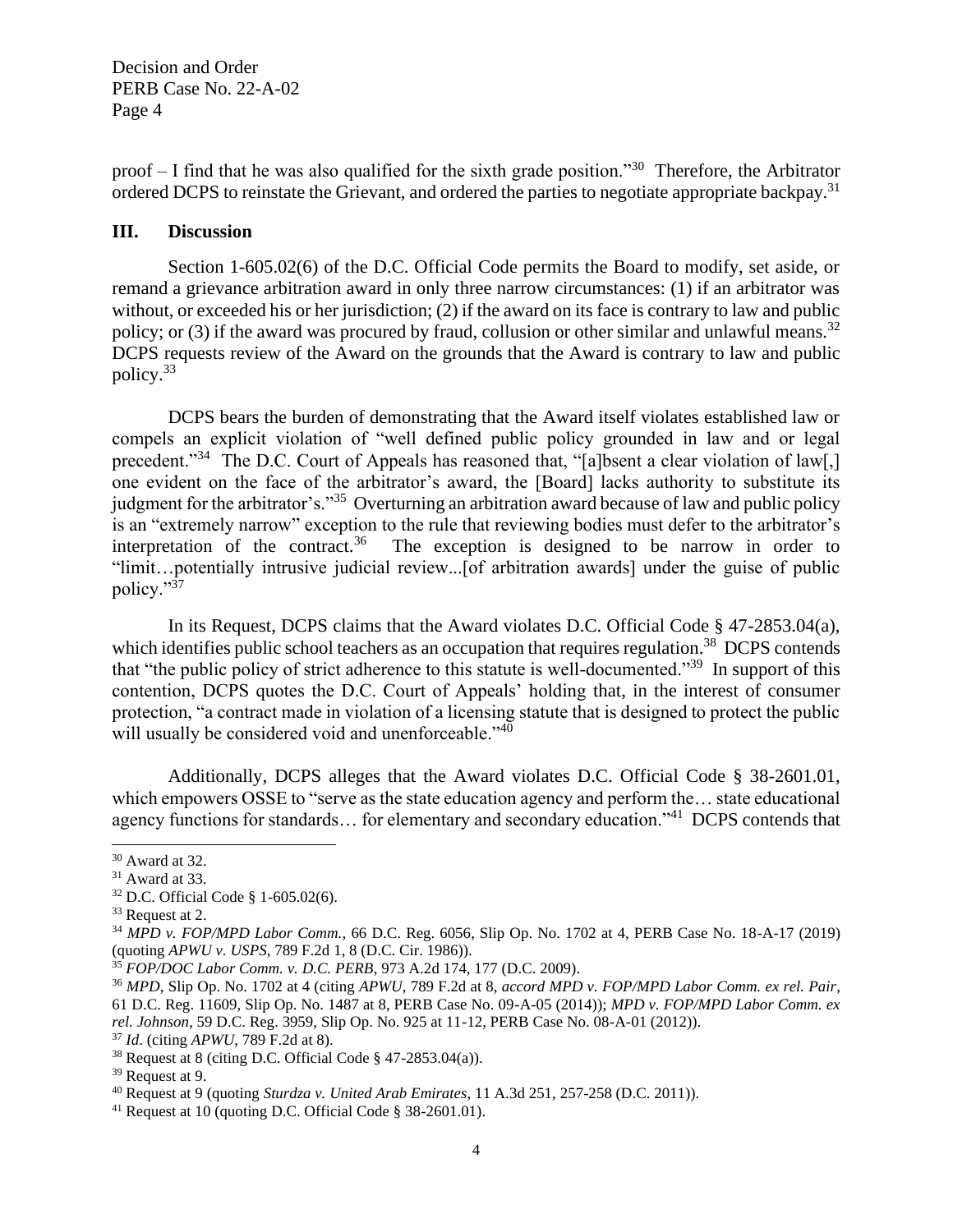"[t]he DC Municipal Regulations make clear in numerous provisions that this section of the Code authorizes OSSE, and OSSE alone, to set credential standards for teachers."<sup>42</sup> DCPS contends that the Arbitrator impermissibly relied on "his own laymen's logic" in the Award.<sup>43</sup>

In its Opposition, WTU contends that the Award was not contrary to law and public policy. WTU argues that the Arbitrator decided that the Grievant was "qualified" in accordance with the CBA and that "qualified" does not require "certified."<sup>44</sup> Although the Grievant was not certified to teach sixth-grade social studies in the District, WTU argues that he had the requisite experience and skill and, thus, was qualified.<sup>45</sup> Therefore, WTU argues that he had a right to the vacant sixthgrade social studies teaching position, pursuant to the CBA. WTU also argues that "[the Grievant] would have had several months to obtain any required certification from OSSE before he would begin teaching that grade level in the fall," even if he lacked the necessary teaching certification to fill the sixth-grade vacancy.<sup>46</sup>

Although the Arbitrator acknowledged that the Grievant was not certified to teach the sixthgrade in the District, the Arbitrator found no "specific proof of qualification or non-qualification in the context of DCPS."<sup>47</sup> The Arbitrator concluded that it "st[ood] to reason that a teacher qualified to teach seventh and eighth grades social studies should be qualified to teach sixth grade."<sup>48</sup> The Arbitrator found that DCPS should have offered the Grievant the vacant sixth-grade social studies position at the time of the Grievant's excessing.

The Board finds that the Arbitrator failed to address the certification issue raised by DCPS. The Award is unclear as to how the Arbitrator reached his conclusion that the Grievant was "qualified" without a discussion of the District's licensing requirements in D.C. Official Code § 47-2853.04(a).

The D.C. Court of Appeals has found that seeking clarification of an arbitrator's award is appropriate when the award is ambiguous and the proceedings are not reopened.<sup>49</sup> Furthermore, in Opinion No. 956, when an arbitrator did not address a dispositive issue in an arbitration award, the Board found the appropriate course was to remand the award back to the arbitrator for clarification.<sup>50</sup> In reaching its decision, the Board declined to decide the merits of the arbitration review request without clarification from the arbitrator.<sup>51</sup>

5

<sup>&</sup>lt;sup>42</sup> Request at 10 (citing 5-A DCMR  $\S$ § 1601, 1602).

<sup>43</sup> Request at 13.

<sup>&</sup>lt;sup>44</sup> Opposition at 2.

<sup>45</sup> *See* Opposition at 10.

<sup>46</sup> Opposition at 11.

 $47$  Award at 30.

 $48$  Award at 30.

<sup>49</sup> *Williams v. Richey*, 948 A.2d 564, 567 (D.C. 2008)(citing *American Postal Workers Union v. Unites States Postal Service*, 254 F.Supp.2d 12, 15 (DDC 2003), which states, "Because of a remand's limited purpose, remand to clarify an ambiguity does not run afoul of the common-law doctrine of *functus officio*.").

<sup>50</sup> *D.C. Child and Family Services Agency and AFSCME, District Council 20, Local 2401*, 61 D.C. Reg. 011736, Slip Op. No. 956 at 8, PERB Case No. 08-A-07 (2014). <sup>51</sup> *Id.*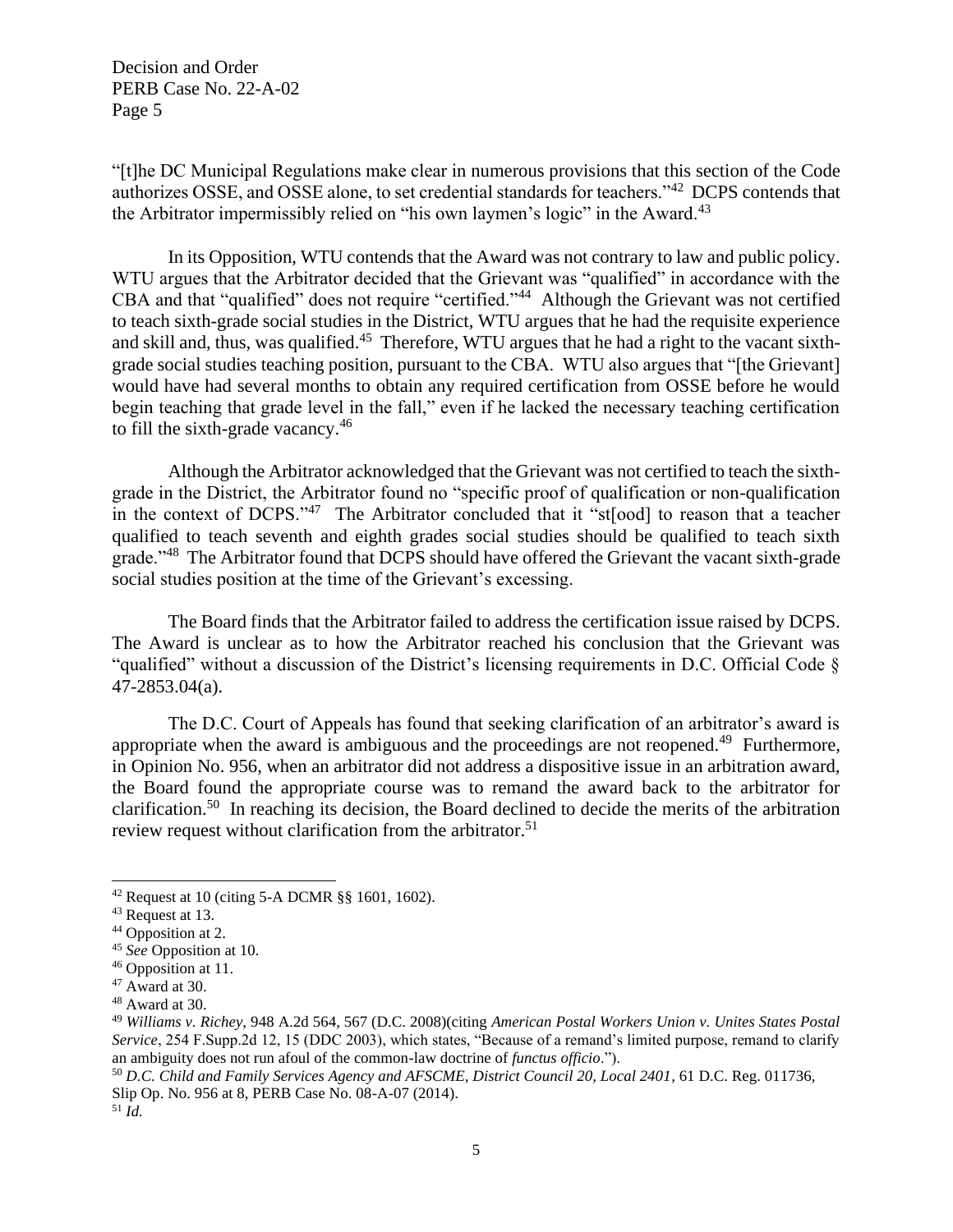In the present case, the Arbitrator has failed to address: (1) DCPS's argument that the Grievant was not qualified to teach a sixth-grade social studies class because he lacked the required teaching certification; (2) WTU's argument that, notwithstanding the D.C. certification requirement, DCPS either waived or postponed the requirement when the Grievant was first hired without being certified to teach in D.C.; and (3) WTU's argument that, notwithstanding the D.C. certification requirement, DCPS could have waived or postponed the requirement to teach the sixth-grade position as the Grievant would have had months to obtain the required certification before the next school year began. The Board cannot reach a decision on whether the Award is contrary to law and public policy as a result. Therefore, the Board finds that the matter should be remanded to the Arbitrator to clarify how he reached his decision that the Grievant was "qualified" for the sixth-grade position without a D.C. teaching certification. The Arbitrator should also address why DCPS's argument that the Grievant was unqualified because of an absence of the appropriate certification when DCPS did not excess him on that basis.

### **IV. Conclusion**

The Board finds that the Award requires clarification. The Board remands this matter to the Arbitrator for additional findings as discussed in this Decision and Order.

# **ORDER**

# **IT IS HEREBY ORDERED THAT:**

- 1. This matter is remanded to the Arbitrator for a finding consistent with this Decision and Order.
- 2. Pursuant to Board Rule 559.1, this Decision and Order is final upon issuance.

# **BY ORDER OF THE PUBLIC EMPLOYEE RELATIONS BOARD**

By vote of Board Chairperson Douglas Warshof and Members Mary Anne Gibbons and Peter Winkler. Member Renee Bowser abstained from voting.

March 17, 2022

**Washington, D.C.**